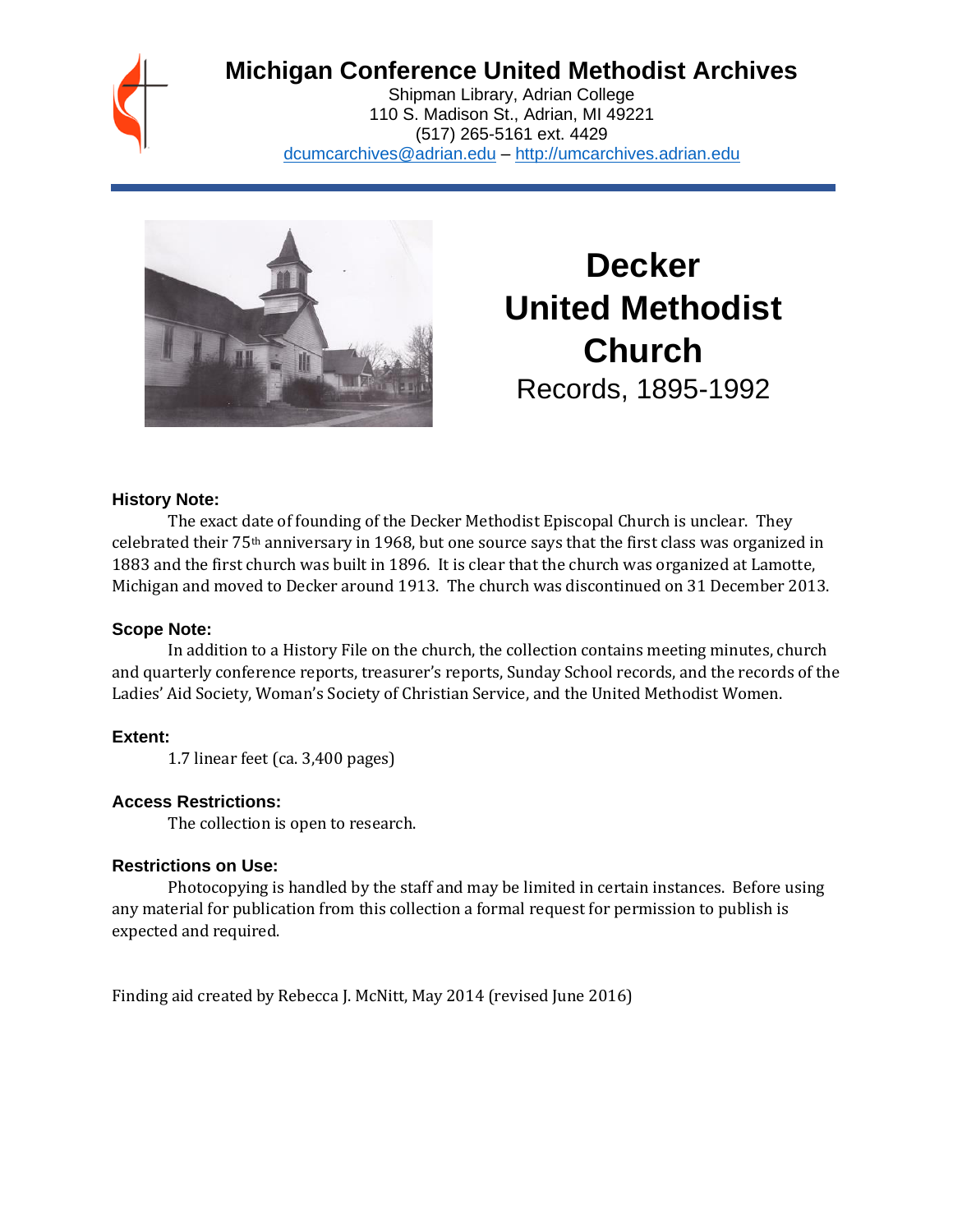#### **Appointments List**

- 1902-1903: Benjamin C. Moore
- 1903-1904: Robert A. Emerick
- 1904-1907: John N. McCready
- 1907-1909: George H. Hopkins
- 1909-1911: Wilmot L. Moore
- 1911-1912: Horace L. Donigan
- 1912-1913: R.S. Western
- 1913-1914: H.C. Hammond
- 1914-1915: Joseph K. Dibden
- 1915-1916: To be supplied
- 1916-1917: W. Henry Harris
- 1917-1919: Arthur C. Thompson
- 1919-1920: John B. Sluyter
- 1920-1922: John J. Pacey
- 1922-1923: Paul L. Lowry
- 1923-1925: Walter L. Jones
- 1925-1926: John A. Sherlock
- 1926-1928: Charles H. Wright
- 1928-1929: Bert Ede
- 1929-1935: James H. James
- 1935-1937: Howard A. Cole
- 1937-1942[: Frank M. Purdy](http://umcarchives.adrian.edu/clergy/purdyfm.php)
- 1942-1944: George Irvine Friday
- 1944-1945: George W. Hoffman
- 1945-1946: Robert J. Chase & Floyd W. Porter
- 1946-1951: Horace N. Freeman
- 1951-1954: Lewis Edwin Caister
- 1954-1958: George A. Marshall
- 1958-1963: Joseph E. Shaw
- 1963-1968: William J. Burgess
- 1968-1972: Stephen Chapko
- 1972-1973: Carl Shamblen
- 1973-1974: Carl Silvernail & William J. Burgess (interim)
- 1974-1976: Wayne A. Rhoades
- 1976-1981: John E. Tatgenhorst
- 1981-1982: Hayden K. Carruth
- 1982-1986: James L. Rule
- 1986-1991: Wallace Peter Crawford
- 1991-1993: Jan L. Beaderstadt
- 1993-1997: James A. Rencontre & Jean B. Rencontre
- 1997-2000: Jean B. Rencontre
- 2000-2010: Ellen F. Burns
- 2000-2001: John Heim (Associate)
- 2001-August 2004: Frederick J. McDowell
- 2005-2010: Robert A. Srock (Associate)
- 2010-December 2013: Frederick J. McDowell